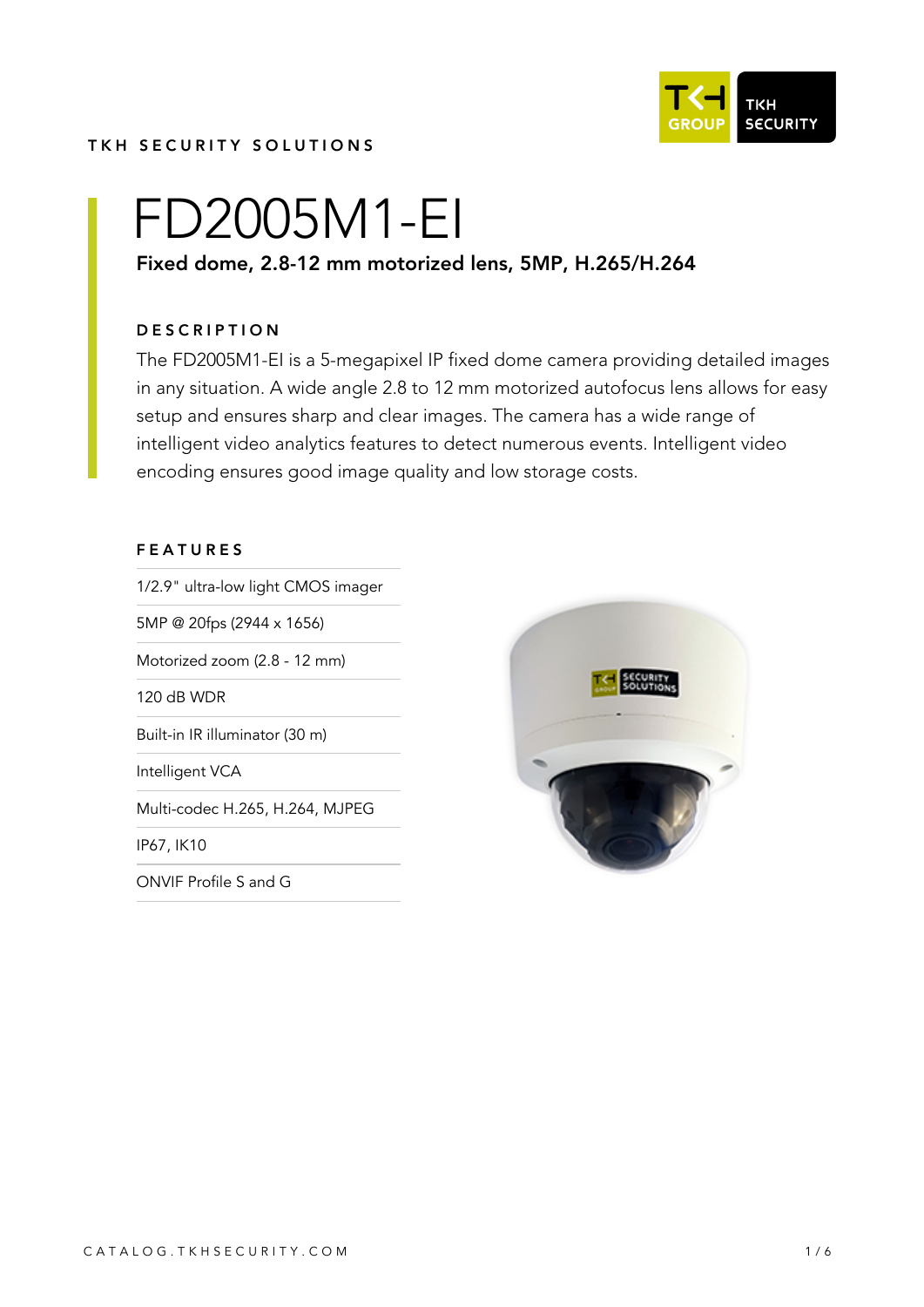

# **Description**

### **Multi-encoder & multi-streaming**

The camera can support dual streaming of H.265, H.264 or MJPEG. Multiple combinations of resolution, frame rate, and encoding can be configured to satisfy different live viewing and recording scenarios.

# **High Efficiency Video Coding (HEVC)**

H.265 or HEVC is a video compression standard, the successor of H.264. In comparison H.265 offers about double the compression ratio at the same level of video quality, or substantially improved video quality at the same bit rate. Thus saving bandwidth and recording space.

# **ONVIF**

Multiple options are available to easily integrate the FD2005M1-EI to a video management system. In support of open standards, the FD2005M1-EI is compliant with ONVIF (Profile S / Profile G).

#### **Video analytics**

The camera features an extensive set of intelligent VCA to assist the operator detecting any anomalies. This camera additionally features behavior analysis and face detection.

#### **Image enhancement**

The FD2005M1 features a set of tools to enhance the image quality, such as smart IR, BLC and 3D noise reduction.

#### **Ease of installation**

The FD2005M1-EI is fitted with a built-in junction box to make installation easy and dismisses the need of an external junction box.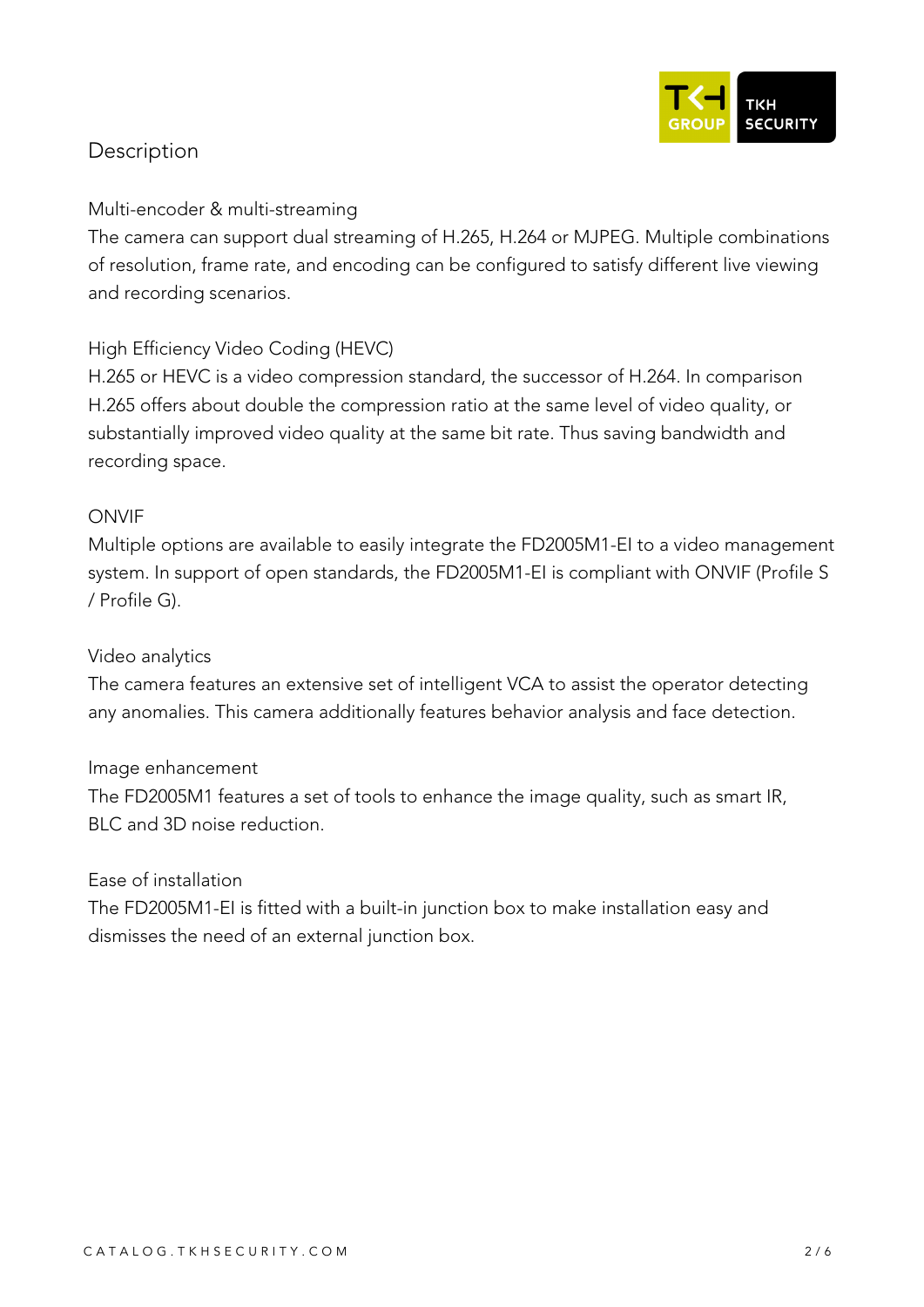

| Image sensor                   | 1/2.9" Ultra-low light CMOS                                                         |
|--------------------------------|-------------------------------------------------------------------------------------|
| Lens                           | Motorized 2.8 to 12 mm, F/1.4, DC-iris                                              |
| Focus                          | Autofocus                                                                           |
| Field of view                  | 88 to 27 horizontal, 48° to 16° vertical                                            |
| Minimum illumination           | Color: 0.014 lux, B/W: 0.0028 lux, 0 lux with IR (F/1.4)                            |
| Day/Night                      | IR-cut filter with auto switch                                                      |
| IR distance                    | Up to 30 m                                                                          |
| IR illuminator wavelength      | 850 nm                                                                              |
| Wide dynamic range (WDR)       | 120 dB                                                                              |
| Shutter speed                  | 1/3 s to 1/100,000 s                                                                |
| Slow shutter                   | Supported                                                                           |
|                                |                                                                                     |
| Video                          |                                                                                     |
| Video compression              | H.265 MP, H.264 MP/HP, MJPEG                                                        |
| Video Output                   | 512 Kbps 24 Mbps                                                                    |
| Region of interest             | 1 region per stream                                                                 |
| Max. resolution                | 3072x2048 at 20 fps; 2560 x 1440 at 30 fps                                          |
|                                | (640x360 for MJPEG)                                                                 |
| Frame rate                     | 25/30 fps                                                                           |
| Number of simultaneous streams | 3                                                                                   |
| - Main stream                  | 3072x2048@20fps; 2072x1728@20fps; 2944x1656@20fps; 2560x1440@25/30;                 |
|                                | 1920x1080@25/30fps; 1280x720@25/30fps; 704x576@25fps of 704x480@30fps               |
| - Sub stream                   | 640x480@25/30fps; 640x360@25/30fps; 352x288@25fps or 352x240@30fps;                 |
| - Third Stream*                | 1280x720@25/30fps; 640x360@25/30fps; 352x288@25fps or 352x240@30fps                 |
| Image enhancement              | 3D DNR                                                                              |
| Image setting                  | Rotate mode**, Saturation, Brightness, Contrast, Sharpness, Backlight Compensation, |
|                                | Highlight Compensation, WDR                                                         |
| Note*                          | By enabling the Third-Stream, face detection is not supported                       |
| Note**                         | The combination WDR and rotation $=$ on limits the frame rate to 20 fps             |
| Day/Night switch               | Auto/Scheduled/Triggered by Alarm In                                                |
| Privacy mask                   | 4 masks                                                                             |
| High Light Compensation        | Support                                                                             |
| Auto-White Balance             | Support                                                                             |
| Video output                   | 1 Vp-p; 2-pin to BNC patch cable (For test/installation only)                       |
| <b>Network</b>                 |                                                                                     |
| Protocols                      | TCP/IP, UDP, ICMP, HTTP, HTTPS, FTP, DHCP, DNS, DDNS, RTP, RTSP, RTCP,              |
|                                | PPPoE, NTP, UPnP, SNMP, SMTP, IGMP, 802.1x, QoS, IPv4/v6, Bonjour                   |
| Security                       | 3-level user authentication, 802.1x, Watermark, IP address filtering                |
| API                            | ONVIF (Profile S, Profile G), PSIA, ISAPI, Siqura Programming Interface             |
| Communication interface        | 1x 10/100 Base T/TX (RJ-45)                                                         |
|                                |                                                                                     |
| Audio                          |                                                                                     |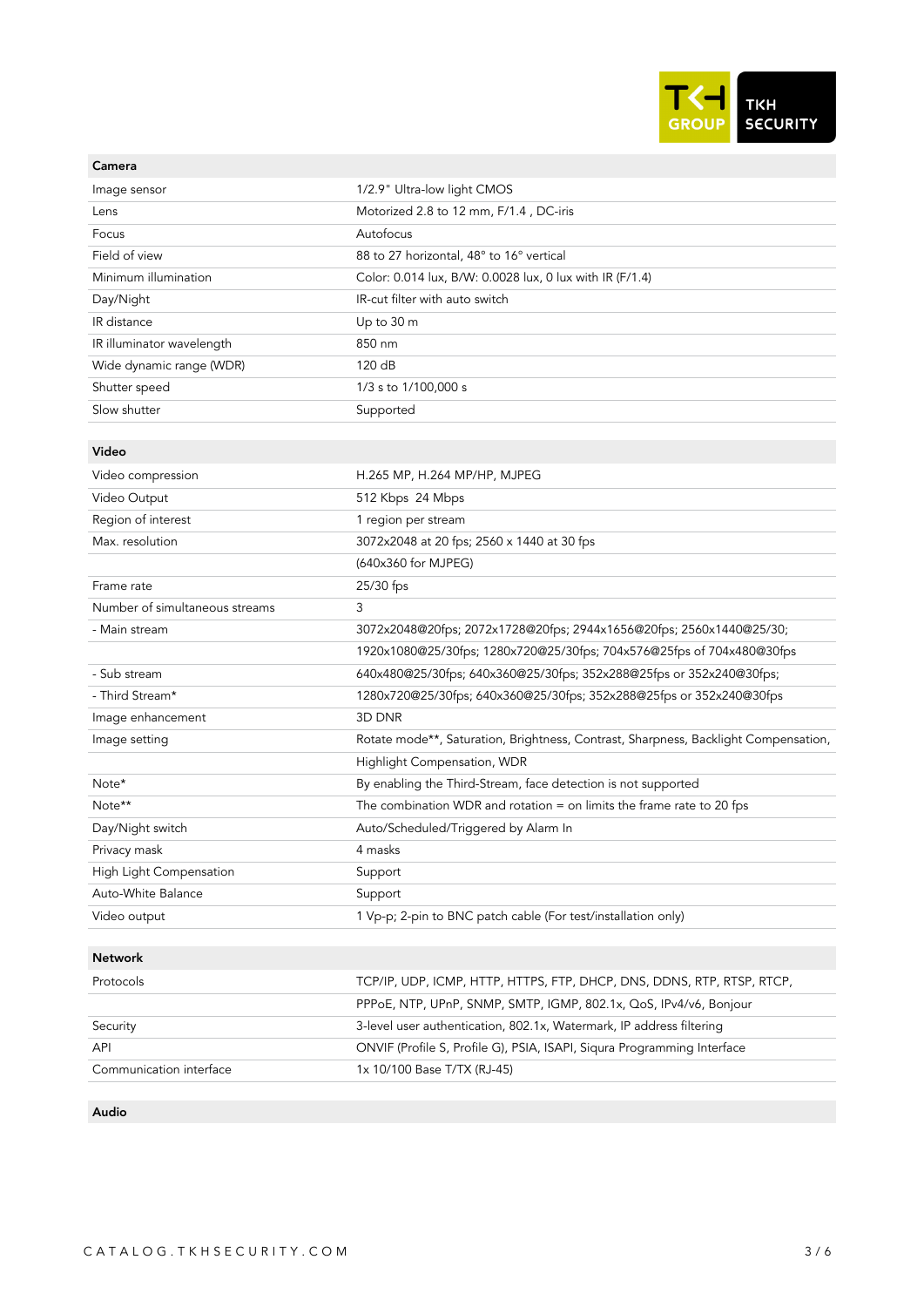# Specs



| Audio                     |                                                                                |
|---------------------------|--------------------------------------------------------------------------------|
| Audio                     | 1x 3.5 mm Audio in (Line in) ; 1x 3.5 mm Audio out interface                   |
| Compression               | G.711, G.726, MP2L2                                                            |
| Enhancement               | Environmental noise cancellation                                               |
|                           |                                                                                |
| Analytics                 |                                                                                |
| Behavior analytics        | Line Crossing Detection, Loitering Detection, Object Abandoned, Object Removal |
| Face detection            | supported                                                                      |
|                           |                                                                                |
| Alarm I/O                 |                                                                                |
| Alarm trigger             | Motion detection, Tampering alarm, Network disconnect, IP address conflict,    |
|                           | illegal login, disk full, disk error, Alarm I/O                                |
| Alarm in                  | 1x input                                                                       |
| Alarm out                 | 1x output (up to 24 Vdc 1 A or 110 Vac 500 mA)                                 |
|                           |                                                                                |
| Storage                   |                                                                                |
| Networked storage         | NAS (NFS, SMB/CIFS), ANR                                                       |
| On-board storage          | Built-in micro SD/SDHC/SDXC slot, up to 256 GB                                 |
|                           |                                                                                |
| Powering                  |                                                                                |
| Power supply              | 12 Vdc 25% (terminal block), PoE (802.3af)                                     |
| Power consumption         | 0.3 A max, Max. 11.5W                                                          |
| Environmental             |                                                                                |
| Ingress protection level  | <b>IP67</b>                                                                    |
| Impact protection         | <b>IK10</b>                                                                    |
| Operating temperature     | -30 °C to +60 °C (-22 °F to +140 °F)                                           |
| Relative humidity         | +5% to 100%                                                                    |
|                           |                                                                                |
| Housing                   |                                                                                |
| Material                  | Die cast aluminium                                                             |
| Dimensions                | diameter 153.4 x 133.1 mm (6.04" 5.24")                                        |
| Weight                    | 1287 g (2.84 lbs)                                                              |
| Color                     | RAL 9003 (signal white)                                                        |
|                           |                                                                                |
| Ordering information      |                                                                                |
| FD2005M1-EI               | 5MP fixed dome, 2,8-12 mm motorized, H.265/H.264                               |
|                           |                                                                                |
| <b>Siqura Accessories</b> |                                                                                |
| <b>PM10</b>               | Pole mount for BL/FD2000 series cameras                                        |
| <b>WM20</b>               | Corner mount for BL/FD2000 series cameras                                      |
| <b>WM21</b>               | Wall mount for FD2002/2005                                                     |
| CM21                      | Ceiling pendant mount for FD2002/2005                                          |
| CM22                      | In-ceiling mount for FD2002M1-EI and FD2005M1-EI                               |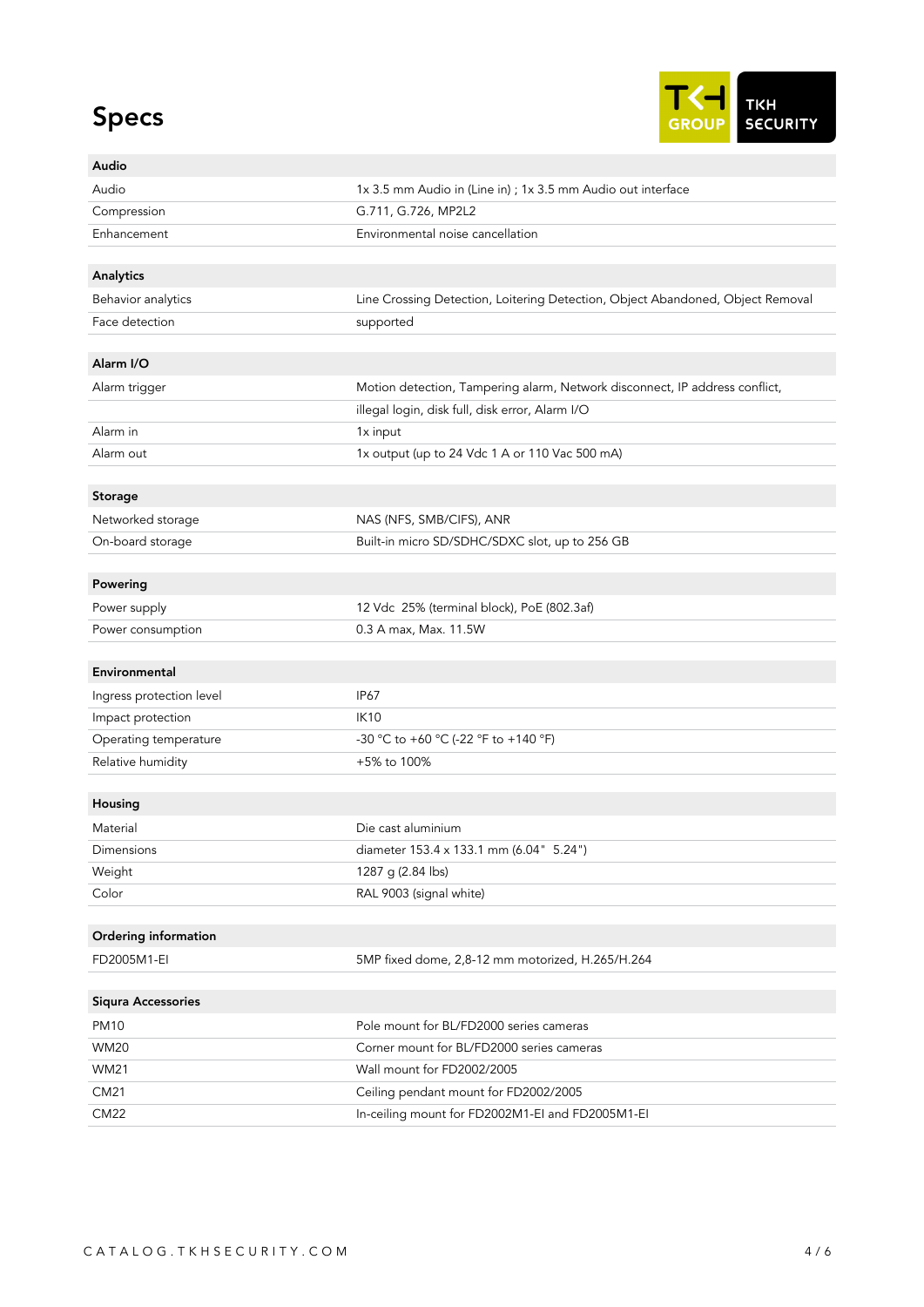

#### DIMENSIONS IN MM